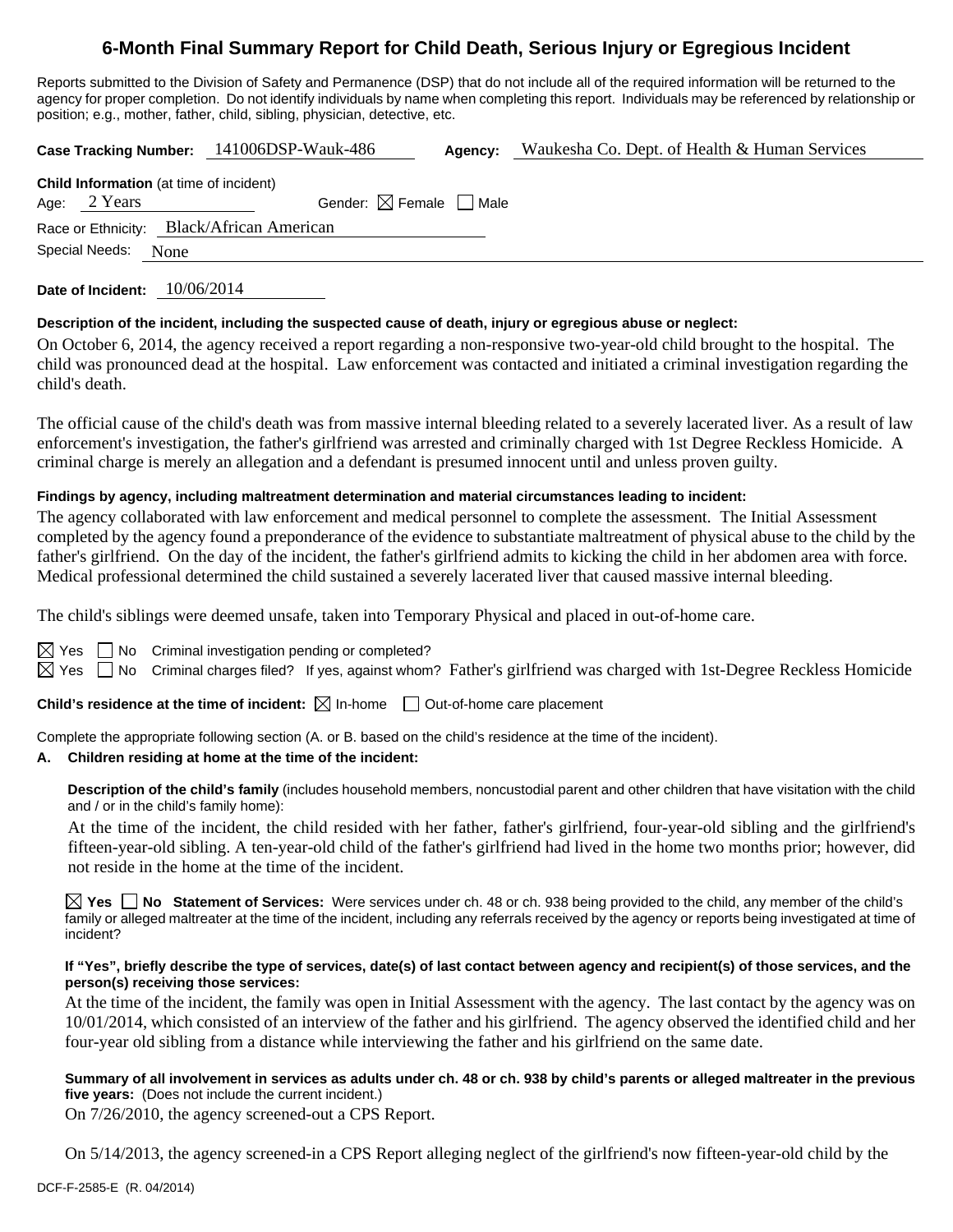girlfriend. An assessment was completed by the agency and the allegation of neglect was unsubstantiated.

On 5/13/2014, the agency screened-in a CPS Report alleging physical abuse to the child and her now four-year-old brother by the mother. An assessment was completed by the agency and the allegation of physical abuse was unsubstantiated.

On 10/01/2014, the agency screened-in a CPS Report alleging physical abuse to the child's now four-year-old sibling by an unknown maltreater. An assessment was completed by the agency and the allegation of physical abuse was substantiated. An additional allegation of neglect was added to the assessment and substantiated for the child and her four-year-old sibling.

On 10/01/2014, the agency screened-in a CPS Report alleging the physical abuse to the child's now four-year-old sibling by a biological parent. An assessment was completed by the agency and the allegation of physical abuse was substantiated. An additional allegation of neglect was added to the assessment and substantiated for the child and her four-year-old sibling.

On 10/6/2014, the agency screened-in a CPS Report alleging physical abuse and neglect to the girlfriend's now fifteen-year-old child and her now ten-year-old child (who lives out of the home) by the father's girlfriend. An assessment was completed by the agency and the allegations of physical abuse and neglect were unsubstantiated.

#### **Summary of actions taken by the agency under ch. 48, including any investigation of a report or referrals to services involving the child, any member of the child's family living in this household and the child's parents and alleged maltreater.** (Does not include the current incident.)

(Note: Screened out reports listed in this section may include only the date of the report, screening decision, and if a referral to services occurred at Access. Reports that do not constitute a reasonable suspicion of maltreatment or a reason to believe that the child is threatened with harm are not required to be screened in for an initial assessment, and no further action is required by the agency.)

On 7/26/2010, the agency screened-out a CPS Report.

On 5/14/2013, the agency screened-in a CPS Report alleging neglect of the girlfriend's now fifteen-year-old child by the girlfriend. An assessment was completed by the agency and the allegation of neglect was unsubstantiated.

On 5/13/2014, the agency screened-in a CPS Report alleging physical abuse to the child and her now four-year-old brother by the mother. An assessment was completed by the agency and the allegation of physical abuse was unsubstantiated.

On 10/01/2014, the agency screened-in a CPS Report alleging physical abuse to the child's now four-year-old sibling by an unknown maltreater. An assessment was completed by the agency and the allegation of physical abuse was substantiated. An additional allegation of neglect was added to the assessment and substantiated for the child and her four-year-old sibling.

On 10/01/2014, the agency screened-in a CPS Report alleging the physical abuse to the child's now four-year-old sibling by a biological parent. An assessment was completed by the agency and the allegation of physical abuse was substantiated. An additional allegation of neglect was added to the assessment and substantiated for the child and her four-year-old sibling.

On 10/6/2014, the agency screened-in a CPS Report alleging physical abuse and neglect to the girlfriend's now fifteen-year-old child and her now ten-year-old child (who lives out of the home) by the father's girlfriend. An assessment was completed by the agency and the allegations of physical abuse and neglect were unsubstantiated.

#### **Summary of any investigation involving the child, any member of the child's family and alleged maltreater conducted under ch. 48 and any services provided to the child and child's family since the date of the incident:**

The agency collaborated with law enforcement and medical personnel to complete the assessment. The Initial Assessment completed by the agency found a preponderance of the evidence to substantiate maltreatment of physical abuse to the child by the father's girlfriend. On the day of the incident, the father's girlfriend admits to kicking the child in her abdomen area with force. Medical professionals determined the child sustained a severely lacerated liver that caused massive internal bleeding and, ultimately, the child's death.

The child's siblings were deemed unsafe, taken into Temporary Physical and placed in out-of-home care.

# **B. Children residing in out-of-home care (OHC) placement at time of incident:**

**Description of the OHC placement and basis for decision to place child there:**  NA

**Description of all other persons residing in the OHC placement home:**